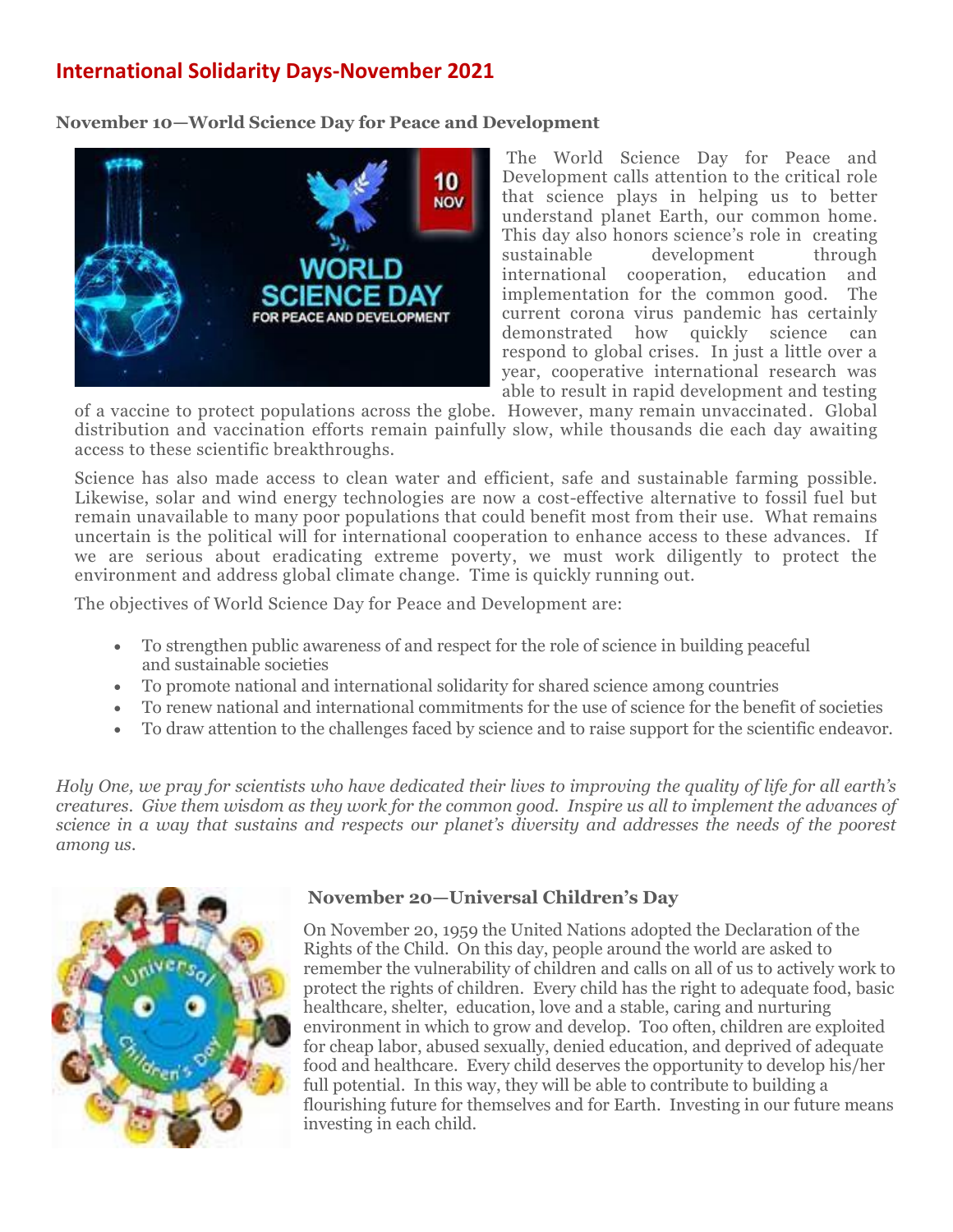*Let us pray for the children of the world. Bless families who struggle to provide food, shelter, education and healthcare for their children. Open our hearts to contribute in whatever way we can to the care and sustenance of children in our own countries and around the world. Protect children, surround them with love, keep them safe and give them wisdom as they journey through life.* 

## **November 25—International Day for the Elimination of Violence Against Women**



Worldwide, violence against women affects approximately 1 of every 3 women 25 NOVEMBER at some time in her life. During the COVID-19 pandemic, statistics show that violence against women and girls has increased across the globe. This is so widespread that it has been called a "shadow pandemic". This year's theme is ["Orange the World: Fund, Respond, Prevent, Collect!"](https://www.unwomen.org/en/news/in-focus/end-violence-against-women) The first step toward addressing this violence is collecting accurate information about incidence in order to develop interventions to lessen the risk, particularly for domestic violence. There is an urgent need for increased resources for preventative mental health efforts, as well as funding for multidisciplinary teams that can respond quickly and effectively when necessary. In many situations police are the only ones available to intervene, which does little to address the root causes and leaves the women vulnerable when the police depart—sometimes

the women are worse off than before. All sorts of violence against women need to be addressed. No woman is safe until all women are safe. This day is a day to bring violence against women out into the open and to denounce it as the violation of human rights that it is. It is also a day to identify cultural and religious teachings and practices that are often used to justify such abuse and to demand equality for women in all aspects of life and at all levels of decision-making. Most of all, this is a day for all women to call for equal protection under the law. **We urge all of us to wear orange on that day to call attention to the global effort to eliminate all forms of violence against women.**

*Spirit of God, we ask you to strengthen and comfort all women who suffer from sexual, psychological or physical violence. As we wear orange today to call attention to violence against women, we pray that all of us will work to end this violation of human rights. We ask you, God, to protect women as they seek safety, respect, peace and justice. Change the hearts of perpetrators of violence, that they may turn away from violence and respect their own worth, and the dignity of each person they meet.* 

## **November 29—International Day of Solidarity with the Palestinian People**



This date of November 29<sup>th</sup> was chosen because of its meaning and significance to the Palestinian people. On that day in 1947, the UN General Assembly adopted [resolution 181](http://unispal.un.org/unispal.nsf/0/7F0AF2BD897689B785256C330061D253)  [\(II\),](http://unispal.un.org/unispal.nsf/0/7F0AF2BD897689B785256C330061D253) which came to be known as the Partition Resolution. This resolution called for the partitioning of Palestine into two states—

Israel and Palestine. This International Day of Solidarity with the Palestinian People is a day to bring international attention to the fact that today, only Israel exists as a state. The Palestinian territories have still not gained internationally recognized status as a state and much of their territory continues to be occupied and their borders controlled by Israel. Many Palestinians live in extreme poverty. Coupled with a feeling of hopelessness and desperation, violence continues to flare up, endangering the lives of both Palestinians and Israelis. Distrust and anger, built up over many years, make meaningful negotiations towards a two-state solution elusive. On this day, the global community is called upon to renew its commitment to the establishment of an independent, self-governing Palestine. Peace and justice in the region can only be established when Israel and Palestine are both recognized by the community of nations and can negotiate as equals for ways to improve the lives of all who live there.